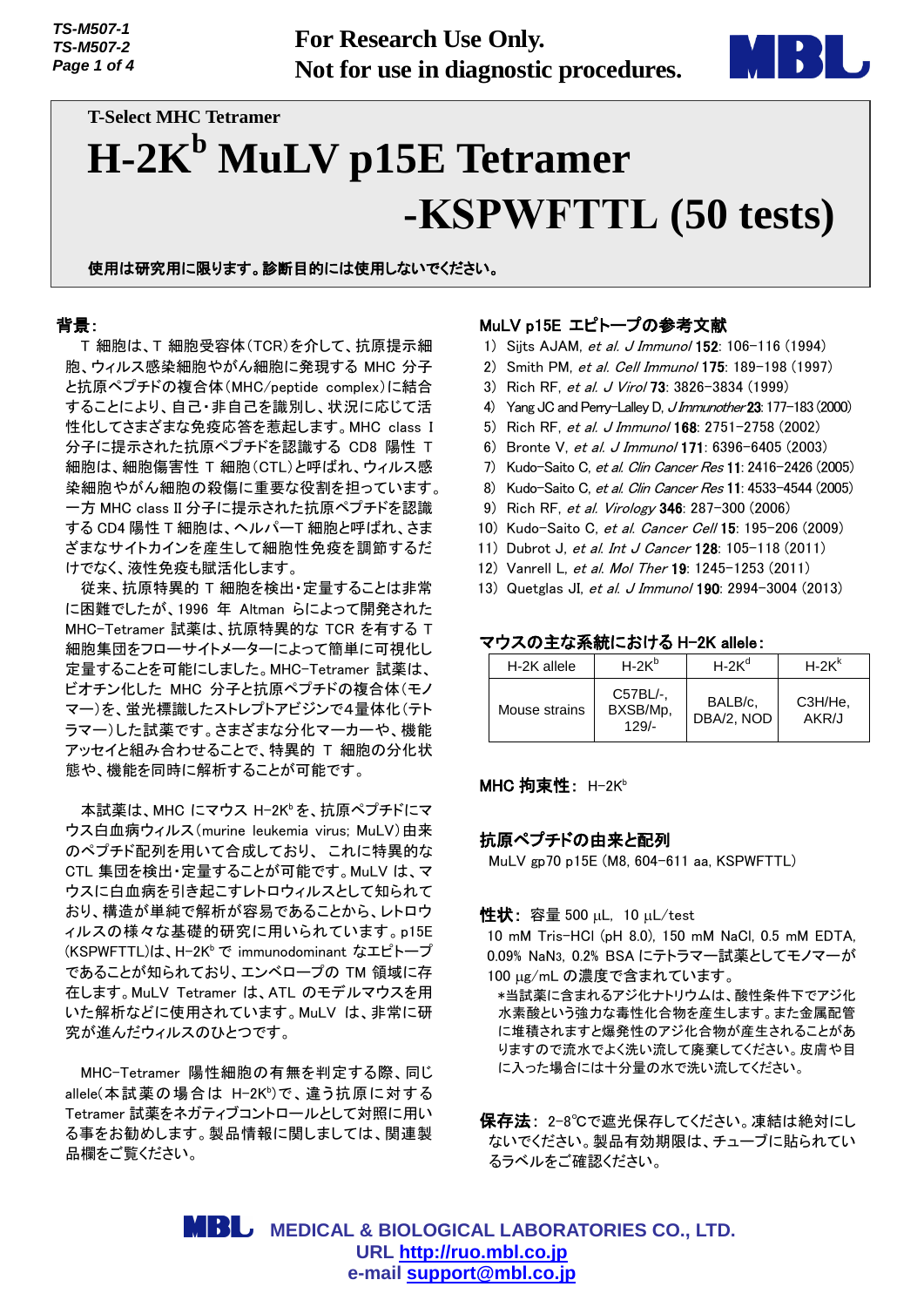*TS-M507-1 TS-M507-2 Page 2 of 4*

## 標識物

TS-M507-1: Streptavidin-Phycoerythrin (SA-PE) 励起波長; 486-580 nm 蛍光波長; 586-590 nm

TS-M507-2: Streptavidin-Allophycocyanin (SA-APC) 励起波長; 633-635 nm 蛍光波長; 660-680 nm

試薬の劣化について: 試薬に沈殿物などの物理的な 変化が観察された場合(通常は透明でわずかにピンク色 (SA-PE)または青紫色(SA-APC)の液体)は、劣化してい る可能性がありますので使わないでください。

## MHC Tetramer 試薬の参考文献

- 1) Altman JD, et al. Science 274: 94-96 (1996)
- 2) Mcmichael AJ, et al. J Exp Med 187: 1367-1371 (1998)
- 3) Bodinier M, et al. Nat Med 6: 707-710 (2000)
- 4) 村上昭弘, 鈴木進 臨床免疫 42: 134-138 (2004)

## 染色方法:

## マウス脾細胞を用いる場合

目的とする抗原特異的 CTL の誘導方法や条件は、それぞ れの研究目的に合った方法で行ってください。

- 1. 1 × 10<sup>6</sup> 個の細胞を 50 uL の FCM buffer [2% FCS/0.05% NaN3/PBS] に懸濁します。
- 2. オプション A とB のいずれかでブロッキング処理をしま す。
	- (オプション A)

anti-CD16/32 を適量加え、4℃で 15分間インキュベー ションします。

(オプション B)

10 µL の Clear Back (MBL code no. MTG-001)を加え、 5 分間室温にて反応させます。

- 3. 10 uL の MHC Tetramer 試薬を加えます。
- 4. 2-8℃または室温(15-25℃)で 20~60分間インキュべ ーションします。
- 5. マウス CD8 抗体等を加え、2-8℃で 20 分間インキュベ ーションします。
- 6. 適量の FCM buffer を加え 400 x g で 5 分間遠心しま す。
- 7. 上澄みを注意深く捨てます。
- 8. 細胞を 500 uL の FCM buffer に再懸濁します。
- 9. サンプルは暗室にて2-8℃で保管し、数時間以内に分 析してください。

## 染色の注意点:

A. 免疫したマウスを使用する場合、免疫応答には個体差 が生じる可能性があります。最低 2 個体以上での検証 をお勧めします。

- B. CD8 分子は MHC 分子と結合し、MHC 分子と TCR の結 合を補助します。このためMHC Tetramer 試薬にも非特 異的に CD8 分子が結合する可能性があります。染色に 用いる MHC Tetramer試薬と抗CD8抗体の使用量に関 しては、十分な条件検討を実施してください。
- C. マウス CD8 抗体は、クローン KT15 (MBL code no. D271)を推奨しています。クローンによっては Tetramer 試薬と TCR の結合を阻害することが報告されていま す。
- D. 染色する細胞集団に赤血球の残存が認められる場合 は、溶血処理を行ってください。溶血処理後も赤血球の 混入が認められる場合は、CD45 を同時染色してリンパ 球ゲートで解析してください。
- E. anti-CD16/32 で処理することで FcR を介した非特異的 な CD8 抗体の結合を抑制する効果が期待されます。
- F. Clear Back (MBL code no. MTG-001)を用いることで、 成分中のアジ化ナトリウムにより、マクロファージなどの エンドサイトーシスによる非特異的染色を抑制する効果 が期待されます。
- G. 培養したリンパ球を染色する場合は、ステップ 8 で 7-AAD を加えて死細胞を染色し、解析ゲート内から除 去してください。
- H. 染色後、数時間以内に解析できない場合は、ステップ 8 で細胞を 500 uL の 0.5% パラフォルムアルデヒド/PBS に再懸濁してください。

#### 一般的な注意事項:

- 1. 検体、サンプル、およびそれらと接触する全ての材料 は感染の可能性を持つものとして、取り扱いには十分 注意してください。
- 2. 保管もしくは反応中、試薬に光をあてないようご注意く ださい。
- 3. 細胞を溶血試薬と長時間反応させないでください。白 血球の破壊や目的細胞損失の原因となります。
- 4. 有核赤血球、異常タンパク濃度を有する検体、もしくは 異常血色素症では、必ずしも全ての赤血球が溶血され ないことがあります。こうした場合、溶血されない赤血 球が白血球としてカウントされることで、陽性率の低下 をもたらすことがあります。

## 関連製品:

#### T-Select Mouse Tetramers

#### **Cancer**

- TS-5004-1C H-2K<sup>b</sup> TRP2 Tetramer-SVYDFFVWL-PE
- TS-M504-1 H-2D<sup>b</sup> WT1 Tetramer-RMFPNAPYL-PE TS-M505-1 H-2D<sup>b</sup> human gp100 Tetramer-KVPRNQDWL-PE
- TS-M518-1 H-2D<sup>b</sup> CEA Tetramer-EAQNTTYL-PE
- TS-M519-1 H-2L<sup>d</sup> P815 Tetramer-LPYLGWLVF-PE
- TS-M526-1 H-2K<sup>d</sup> HER2 Tetramer-TYLPTNASL-PE

#### **Influenza**

TS-M502-1 H-2D<sup>b</sup> Influenza NP Tetramer-ASNENMDTM-PE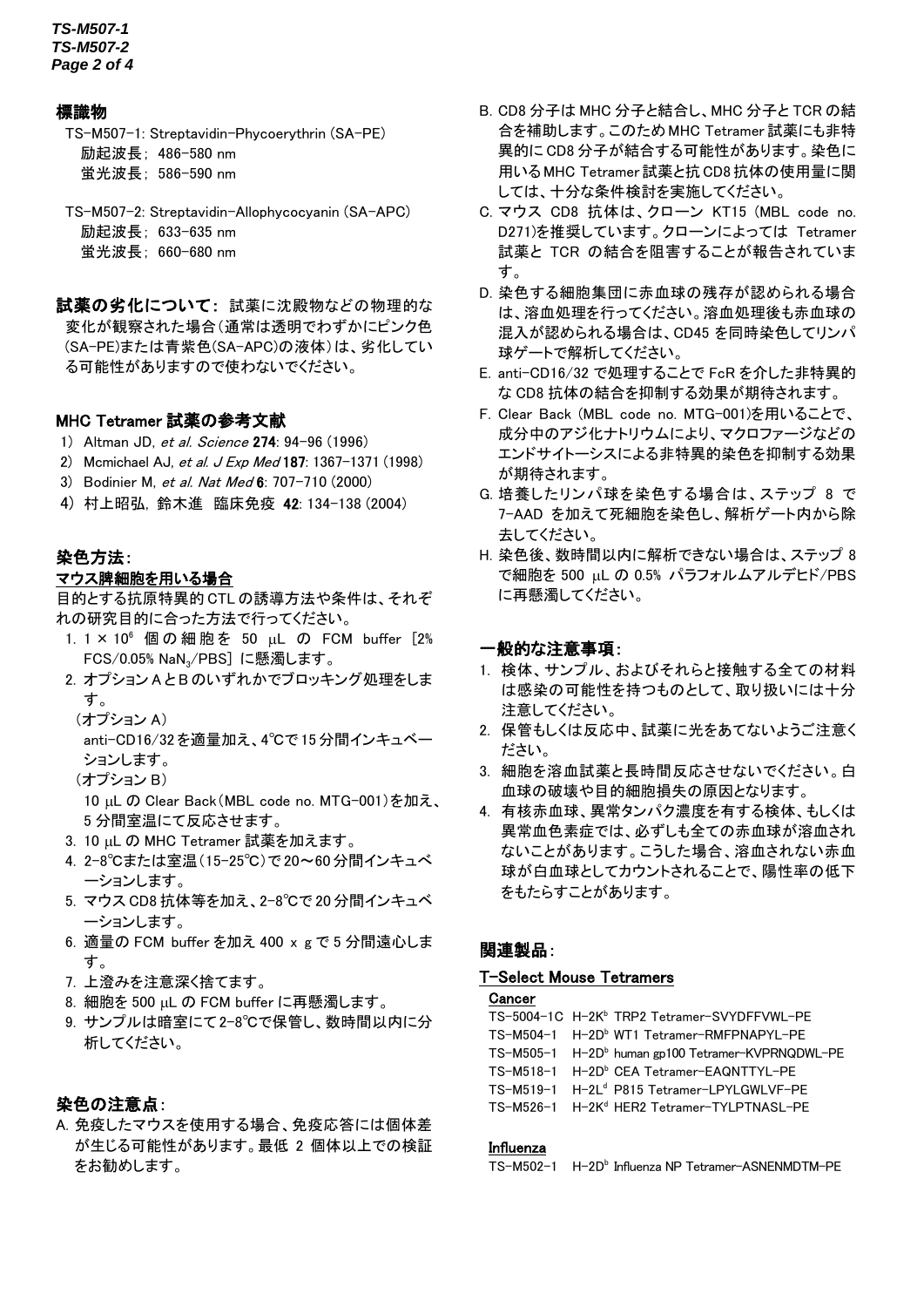#### *TS-M507-1 TS-M507-2 Page 3 of 4*

| TS-M508-1 H-2D <sup>b</sup> Influenza NP Tetramer-ASNENMETM-PE  |
|-----------------------------------------------------------------|
| TS-M527-1 H-2D <sup>b</sup> Influenza NP Tetramer-ASNENMDAM-PE  |
| TS-M528-1 H-2Db Influenza PA Tetramer-SSLENFRAYV-PE             |
| TS-M533-1 H-2K <sup>b</sup> Influenza PB1 Tetramer-SSYRRPVGI-PE |
| TS-M520-1 H-2K <sup>d</sup> Influenza HA Tetramer-IYSTVASSL-PE  |
| TS-M535-1 H-2K <sup>d</sup> Influenza HA Tetramer-LYQNVGTYV-PE  |
| TS-M534-1 H-2K <sup>d</sup> Influenza NP Tetramer-TYQRTRALV-PE  |

## LCMV

|                 | TS-5002-1C H-2D <sup>b</sup> LCMV gp33 Tetramer-KAVYNFATC-PE                   |
|-----------------|--------------------------------------------------------------------------------|
|                 | TS-5009-1 H-2D <sup>b</sup> LCMV gp <sub>276-286</sub> Tetramer-SGVENPGGYCL-PE |
|                 | TS-5010-1C H-2K <sup>b</sup> LCMV gp <sub>34-41</sub> Tetramer-AVYNFATC-PE     |
|                 | TS-5011-1 H-2K <sup>b</sup> LCMV gp <sub>34-43</sub> Tetramer-AVYNFATCGI-PE    |
|                 | TS-5012-1 H-2K <sup>b</sup> LCMV gp <sub>118-125</sub> Tetramer-ISHNFCNL-PE    |
| TS-5014-1       | H-2K <sup>b</sup> LCMV L protein Tetramer-LEYDFNKL-PE                          |
| $TS - 5015 - 1$ | H-2K <sup>b</sup> LCMV NP <sub>205-212</sub> Tetramer-YTVKYPNL-PE              |
| $TS-M512-1$     | H-2D <sup>b</sup> LCMV gp33 (C9M) Tetramer-KAVYNFATM-PE                        |
| TS-M513-1       | H-2D <sup>b</sup> LCMV NP396 Tetramer-FQPQNGQFI-PE                             |
| $TS-M514-1$     | H-2L <sup>d</sup> LCMV NP118 Tetramer-RPQASGVYM-PE                             |

#### HIV

| TS-M516-1 H-2D <sup>d</sup> HIV P18-I10 Tetramer-RGPGRAFVTI-PE |
|----------------------------------------------------------------|
| TS-5007-1 H-2K <sup>b</sup> HIV gag Tetramer-AMQMLKETI-PE      |

#### RSV

TS-M506-1 H-2K<sup>d</sup> RSV Tetramer-SYIGSINNI-PE TS-5018-1C H-2D<sup>b</sup> RSV Tetramer-NAITNAKII-PE

#### MuLV

| TS-M507-1 H-2K <sup>b</sup> MuLV p15E Tetramer-KSPWFTTL-PE   |
|--------------------------------------------------------------|
| TS-M507-2 H-2K <sup>b</sup> MuLV p15E Tetramer-KSPWFTTL-APC  |
| TS-M521-1 H-2L <sup>d</sup> MuLV gp70 Tetramer-SPSYVYHQF-PE  |
| TS-M521-2 H-2L <sup>d</sup> MuLV gp70 Tetramer-SPSYVYHQF-APC |

#### Virus

| TS-M509-1   | H-2K <sup>b</sup> SeV Tetramer-FAPGNYPAL-PE                                   |
|-------------|-------------------------------------------------------------------------------|
| TS-M510-1   | H-2L <sup>d</sup> MCMV IE1 Tetramer-YPHFMPTNL-PE                              |
| $TS-M522-1$ | H-2L <sup>d</sup> HBsAg Tetramer-IPQSLDSWWTSL-PE                              |
| TS-M523-1   | H-2K <sup>b</sup> HSV-1 gB Tetramer-SSIEFARL-PE                               |
|             | TS-M529-1 H-2K <sup>b</sup> VSV NP Tetramer-RGYVYQGL-PE                       |
|             | TS-M530-1 H-2D <sup>k</sup> polvomavirus MT Tetramer-RRLGRTLLL-PE             |
|             | TS-M531-1 H-2D <sup>k</sup> HTLV-1 Tax <sub>30-46</sub> Tetramer-ARLHRHALL-PE |
|             | TS-5008-1C H-2D <sup>b</sup> HPV16 E7 Tetramer-RAHYNIVTF-PE                   |
|             | TS-5016-1 H-2D <sup>b</sup> MoMSV Tetramer-(Abu)(Abu)L(Abu)LTVFL-PE           |
|             | TS-5017-1C H-2D <sup>b</sup> SIV gag Tetramer-AAVKNWMTQTL-PE                  |

## **OVA**

| TS-5001-1C H-2K <sup>b</sup> OVA Tetramer-SIINFEKL-PE     |
|-----------------------------------------------------------|
| TS-M541-1 H-2K <sup>b</sup> OVA F1 Tetramer-FIINFFKL-PF   |
| TS-M542-1 H-2K <sup>b</sup> OVA G4 Tetramer-SIIGFEKL-PE   |
| TS-M543-1 H-2K <sup>b</sup> OVA Q4H7 Tetramer-SIIQFEHL-PE |

#### Foreign antigen

| TS-M525-1 H-2Kd EGFP Tetramer-HYLSTQSAL-PE                               |
|--------------------------------------------------------------------------|
| TS-M503-1 H-2K <sup>d</sup> Listeria LLO Tetramer-GYKDGNEYI-PE           |
| TS-M515-1 H-2K <sup>d</sup> malaria Tetramer-SYIPSAEKI-PE                |
| TS-M517-1 H-2D <sup>d</sup> BCG MPT51 Tetramer-GGPHAVYLL-PE              |
| TS-M501-1 H-2K <sup>b</sup> $\beta$ -galactosidase Tetramer-DAPIYTNV-PE  |
| TS-M511-1 H-2L <sup>d</sup> $\beta$ -galactosidase Tetramer-TPHPARIGL-PE |

## Mouse class II Tetramers

| TS-M704-1 I-A <sup>b</sup> MOG <sub>35-55</sub> Tetramer-PE    |
|----------------------------------------------------------------|
| TS-M705-1 I-A <sup>b</sup> FMLV <sub>123-141</sub> Tetramer-PE |
| TS-M706-1 I-A <sup>b</sup> $E\alpha_{52-68}$ Tetramer-PE       |
| TS-M707-1 I-A <sup>b</sup> ESAT- $6_{1-20}$ Tetramer-PE        |
| TS-M710-1 $I-A^b$ OVA <sub>323-339</sub> Tetramer-PE           |
| TS-M710-2 I-A <sup>b</sup> OVA <sub>323-339</sub> Tetramer-APC |

## **Others**

| TS-M524-1 H-2D <sup>b</sup> HY Utv Tetramer-WMHHNMDLI-PE |
|----------------------------------------------------------|
| TS-MCD-1 Mouse CD1d Tetramer-PE                          |
| TS-MCD-2 Mouse CD1d Tetramer-APC                         |

## T-Select Peptides

| H-2K <sup>b</sup> β-galactosidase peptide                   |
|-------------------------------------------------------------|
|                                                             |
|                                                             |
|                                                             |
|                                                             |
|                                                             |
|                                                             |
| $H - 2Db$ LCMV gp33 (C9M) peptide                           |
|                                                             |
|                                                             |
|                                                             |
|                                                             |
|                                                             |
|                                                             |
|                                                             |
| TS-M702-P I-A <sup>d</sup> Tetanus toxin p30 helper peptide |
|                                                             |
|                                                             |
|                                                             |
|                                                             |

## Kit

AM-1005M IMMUNOCYTO Cytotoxicity Detection Kit

## **Others**

| $D341 - 4$  | mouse CD4-FITC (GK1.5)                  |
|-------------|-----------------------------------------|
| $D271 - 4$  | mouse CD8-FITC (KT15)                   |
| $D271 - 5$  | mouse CD8-PE (KT15)                     |
| D271-A64    | mouse CD8-Alexa Fluor® 647 (KT15)       |
| $K0221 - 3$ | anti-mouse TCR DO11.10 (KJ1.26)         |
| $K0221 - 5$ | anti-mouse TCR DO11.10-PE (KJ1.26)      |
| $K0222 - 3$ | anti-mouse TCR 3DT-52.5 (KJ12.98)       |
| A07704      | 7-AAD Viability Dye (死細胞検出試薬)           |
| MTG-001     | Clear Back (Human FcR blocking reagent) |

MHC Tetramer 試薬、誘導用ペプチド等の製品ラインナ ップ、MHC Tetramer 試薬のカスタム作製に関しましては、 弊社ホームページ(http://ruo.mbl.co.jp)より最新情報を ご確認ください。